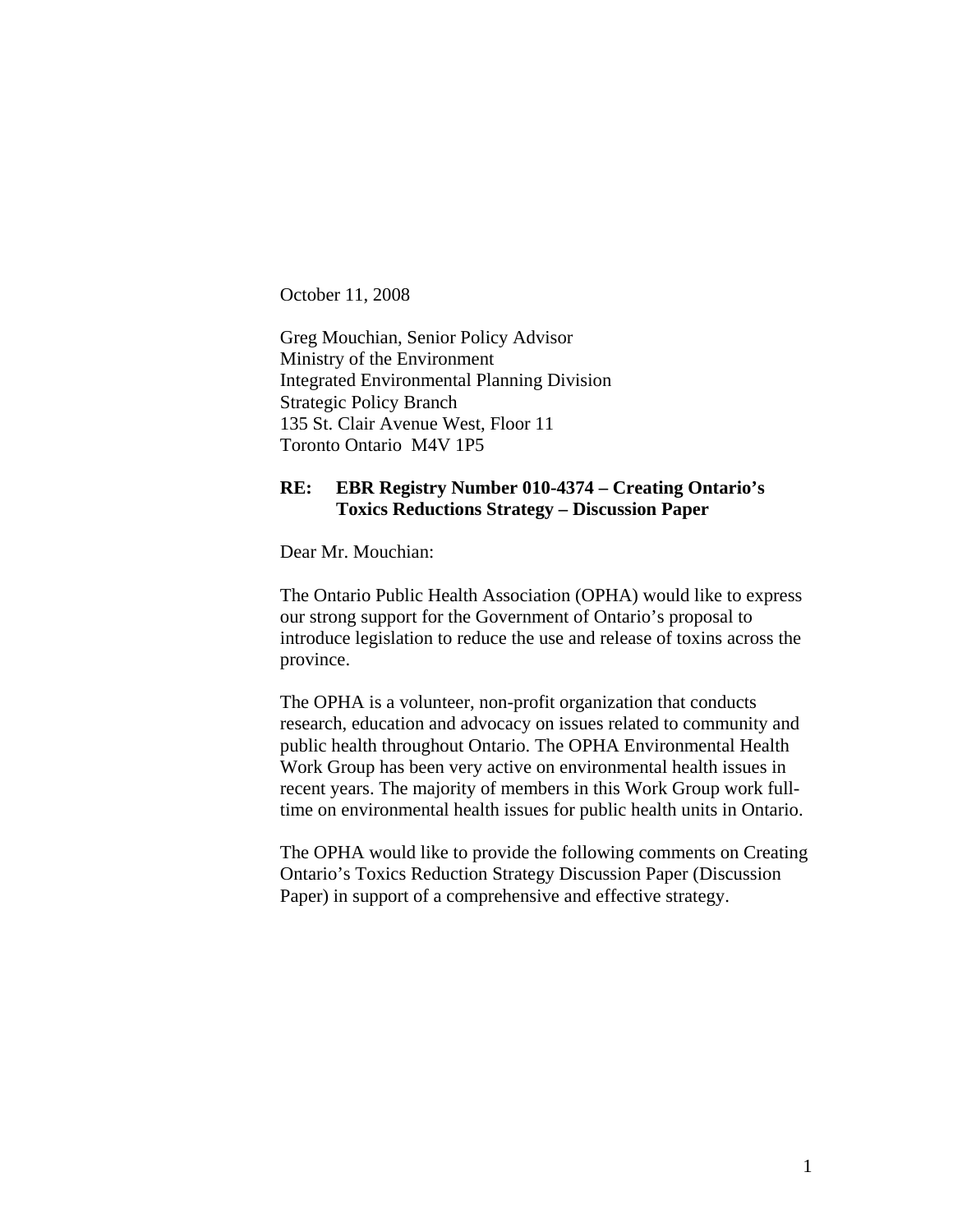#### General Comments:

#### Support for a Comprehensive Toxics Reduction Strategy

The OPHA strongly supports a comprehensive and effective strategy to reduce the use of and release of toxics into our environment. As noted in the Discussion Paper, Ontario is one of the top dischargers of toxics in North America and the number one discharger in Canada. Taking legislative and informative action will address the public health community's goals of reducing exposure to toxins and increasing awareness of the health impacts associated with exposures.

The proposed Toxics Reduction Strategy will assist boards of health in meeting the requirements of the revised draft Ontario Public Health Standards (OPHS) – anticipated to come into force in January 2009. Under the legislative authority of the Health Protection and Promotion Act, the OPHS will require that boards of health identify and assess the relevant hazards and risks to the public's health and conduct surveillance of the environmental health status of the community. OPHA believes that data collected through the Toxics Reduction Strategy, along with spatial population health and environmental health surveillance data will enable boards of health to better examine the relationship between health outcomes and environmental exposures.

In addition, knowledge of the hazards and risks in a community, including the use and release of toxins, is an important component of Emergency Preparedness and Planning. The proposed Toxics Reduction Strategy will assist municipalities that are mandated under the Emergency Management and Civil Protection Act to protect the health, safety and welfare of residents in their jurisdiction. Under the OPHS – Public Health Emergency Preparedness Program, boards of health also have the requirement to ensure that the public is aware of health risks and emergency preparedness.

The proposed Toxics Reduction Strategy must include strong and enforceable legislation; the ability to react to new scientific research; consideration of cumulative impacts from multiple chemical sources; comprehensive and balanced public education and awareness; support for industry including incentives and education/training; allowance for more restrictive legislation (e.g. local by-laws); provisions for the public to have easy access to toxics information; and resources to provide capacity to implement and enforcement the legislation.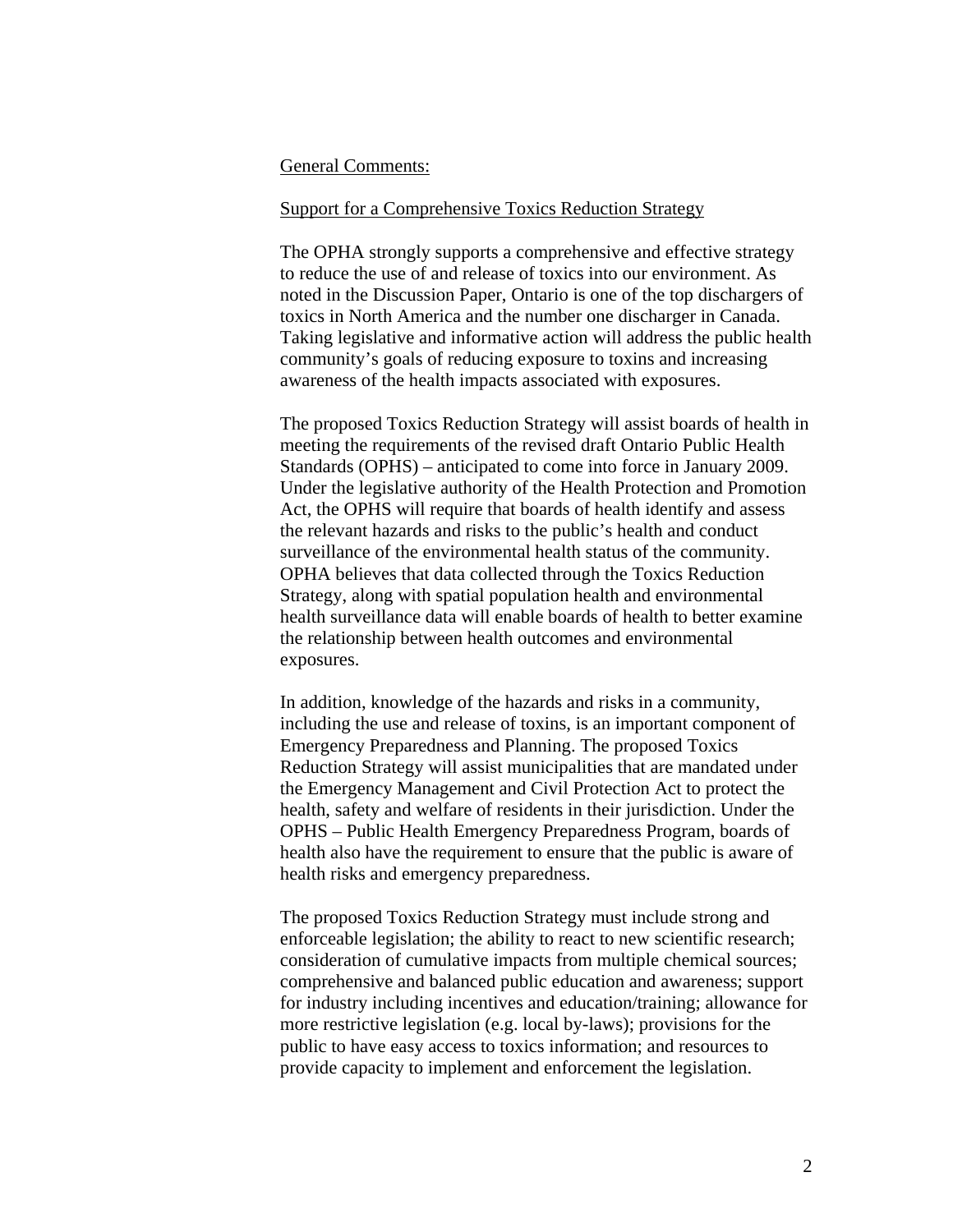In order to demonstrate success of the Toxics Reduction Strategy, it is important that a baseline be established and performance targets are set. Setting targets will allow both the Province and individual facilities the opportunity to benchmark their performance and continually improve operations to reduce toxics use and release.

#### Legislation

## *Discussion Question #3: Do you have comments about materials accounting and how it should work?*

Response: Industries that use or release any of the toxic substances identified in the legislation (as defined in the schedules) must be required to monitor, track and report both their inputs and outputs. Accounting and reporting on toxics use and release will assist the industry to identify reduction and material substitution opportunities, improve employee health and safety awareness, and address the community right to know about toxic use in their neighbourhood and beyond.

*Discussion Question #5: What is an appropriate schedule for Toxics Reduction Plans – annually, every two years, every five years, other?*  Response: Industry should be required to provide updates to their Toxic Reduction Plan on an annual basis, or more frequently upon changes or additions to the industrial processes that may impact the amount of toxics being used or generated.

### *Discussion Question # 6: Do you have comments on the contents of the Toxics Reduction Plan summaries?*

Response: OPHA would support the requirement for facilities to submit summaries of their plan to the Ministry of the Environment, and have these summaries available to the public, however; facilities should be required to submit additional information to the Ministry upon request, if the Ministry identifies gaps or concerns in a review of the summaries

#### *Discussion Question #7: Do you have any comments on the proposed reporting requirements?*

Response: As a minimum, facilities must provide annual or more frequent updates on each substance on the list of toxics used or released by the facility, including total amounts as well as any exceeded of emission standards or guidelines. This information is vital to ensuring that the Ministry can monitor trends in toxics use and release, and can achieve their objective of reducing the use and emissions of toxics in air, land, water and consumer products.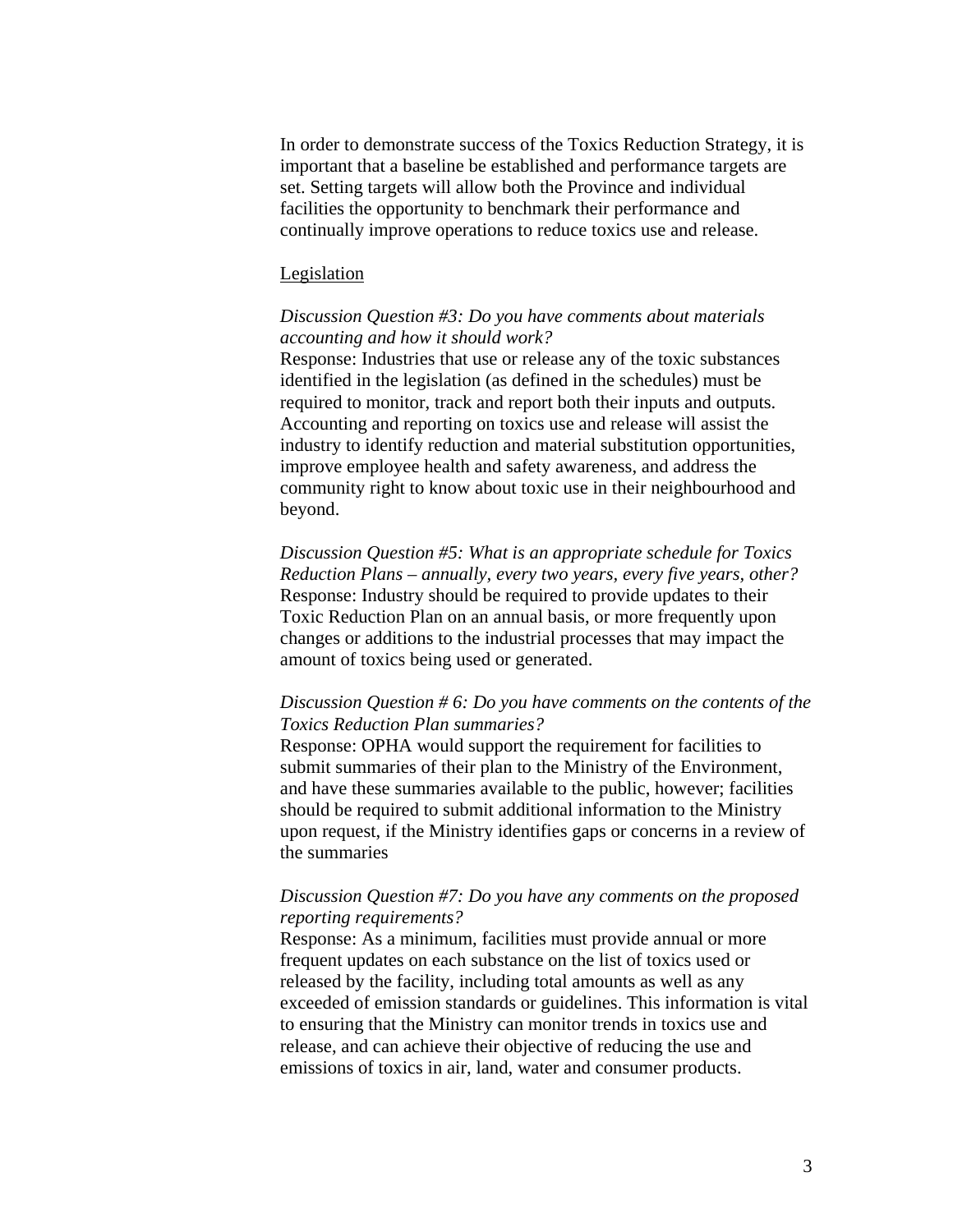Facilities should also report of progress in reducing toxics use and release as part of their update on their Toxics Reduction Plan.

# *Discussion Question #8: Do you have any comments on the frequency of reporting – annual, every two years, every five years unless significant changes to plans are made, other?*

Response: Facilities should report on an annual basis or more frequently upon changes or additions to the industrial processes that may impact the amount of toxics being used or generated.

## *Discussion Question # 11: Do you have suggestions regarding the public disclosure of Toxics Reduction Plan summaries, use data from materials accounting and reports?*

Response: OPHA believes that the public has a right to know what toxic substances are being used and released in their community. This right to know would extend to local boards of health that are mandated under the Health Protection and Promotion Act to address potential health hazards in their community. Medical Officers of Health should have access to the materials accounting reports, including inputs and outputs. Similarly, the public should have right to action, requesting that the Ministry review a facility's reports, toxics use reduction plans, and implementation plans to determine if they comply with the legislative requirements.

## *Discussion Question # 14: do you have any comments on the proposed list of toxics?*

Response: OPHA recognizes the expertise and knowledge of the Toxics Reduction Scientific Expert Panel, and agrees with the proposed list of designated toxics developed by the Ministry and the Expert Panel. The legislation must also provide the authority to add or delete substances as additional scientific research indicates.

## *Discussion Question # 15 Do you have any comments on the Province's proposal to organize toxics into schedules and to tailor requirements for each schedule?*

Response: Drawing from the existing reporting requirements for the federal National Pollutant Release Inventory (NPRI), it is appropriate to include these substances in the reporting requirements for the provincial legislation (Schedule 1 and Schedule 2), and to include additional non-NPRI substances whose use and release are less well known (Schedule 3) in order to collect data and assess exposure to these substances. OPHA also agrees with including Schedule 4 substances that will be further examined by the Ministry to determine if they should be subject to new requirements.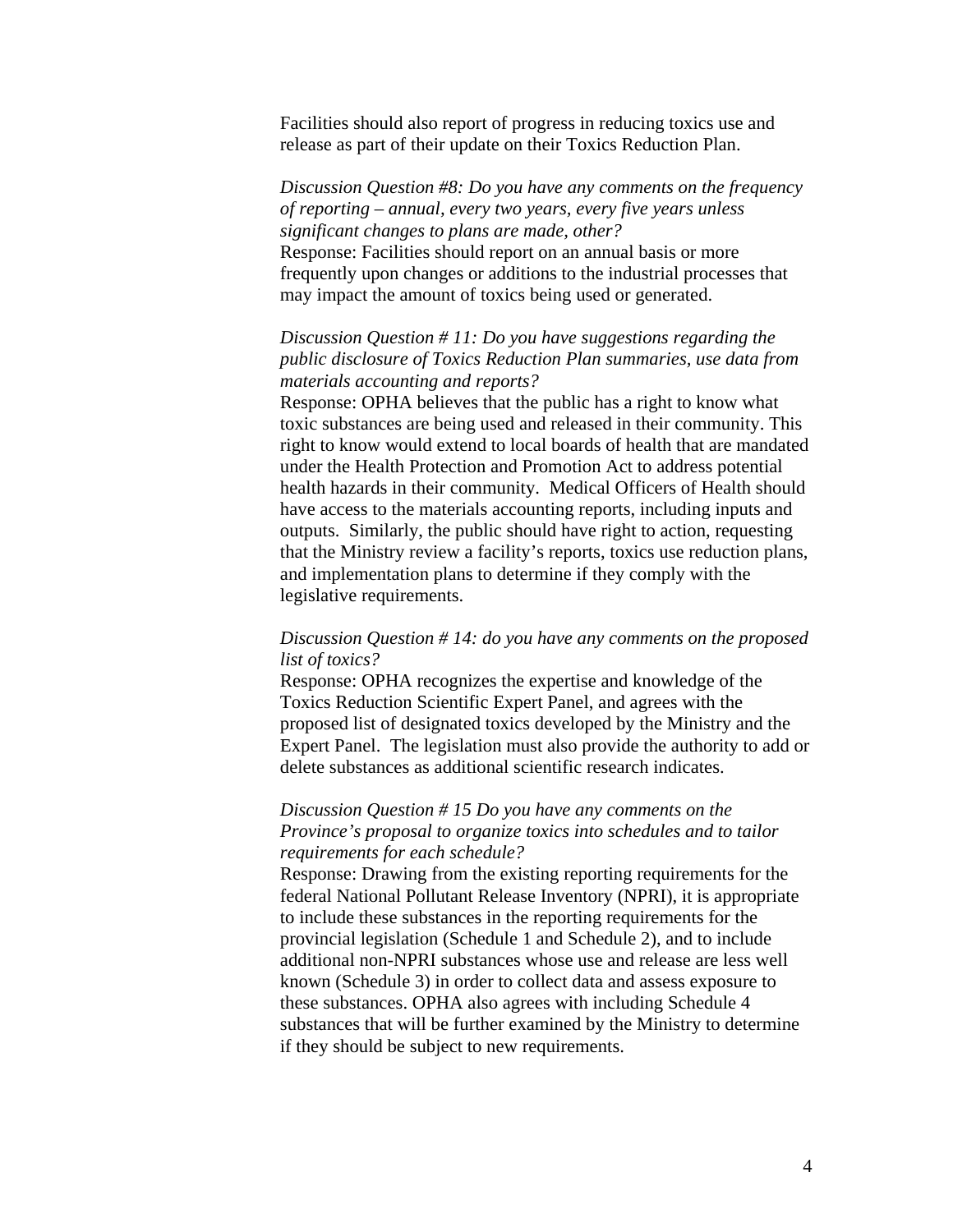### *Discussion Question # 16: Do you have any comments on the proposed phase-in timetable?*

Response: It is important that firm timelines for compliance with the requirements be outlined in the legislation. OPHA would support a phasing in of the legislation based on priority toxics with the requirement for the tracking and reporting of Schedule 1 toxics in January 2010, however, it is recommended that specific components of Phase 2, including the requirement to track and report on Schedule 2 toxics, be implemented earlier than the proposed date of January 2012. Schedule 2 toxics include smog forming pollutants (e.g. NOx, VOCs, SO2, CO) that impact human health, and toxics that are currently undergoing health assessment and review by the federal government.

### *Discussion Question # 18: Are the NPRI thresholds appropriate for Ontario?*

Response: OPHA does not agree that the NPRI thresholds are appropriate and does not agree with the proposal to apply the legislation only to those facilities that use over 10,000 kg annually of a designated substance and employ 10 employs or more. Many smaller operations utilizing one particular substance are often geographically situated in close proximity, thus contributing to the cumulative emissions for the community. OPHA feels that utilizing the proposed thresholds of 10,000 kg and 10 employees would not address the cumulative impacts of multiple emission sources in local communities. The thresholds should be lower and be based on the inherent toxicity of the chemicals. The smaller facilities could be phased-in over time.

## *Discussion Question # 19: What are workable and effective approaches to address lower threshold emitters?*

Response: As identified in the response to Question # 18, OPHA feels that lower emitters (lower than NPRI limits) should be included in the legislation, and the thresholds should be set based on the inherent toxicity of the chemicals. As part of the Toxics Reduction Strategy, smaller facilities should be supported through training and tools (e.g. templates and model toxics reduction plans) to assist in their tracking and reporting of designated substances.

### *Discussion Question # 20: Are there additional sectors that the province should consider for inclusion?*

Response: In addition to the manufacturing sector and facilities undertaking mineral processing in the mining sector, OPHA recommends the inclusion of the electricity generation sector, water and waste water treatment, dry cleaning operations, automotive mechanic shops and other large and small operations/sectors that cumulatively contribute substantial quantities of toxic substances. Smaller operations could be included in a later phase of the Strategy.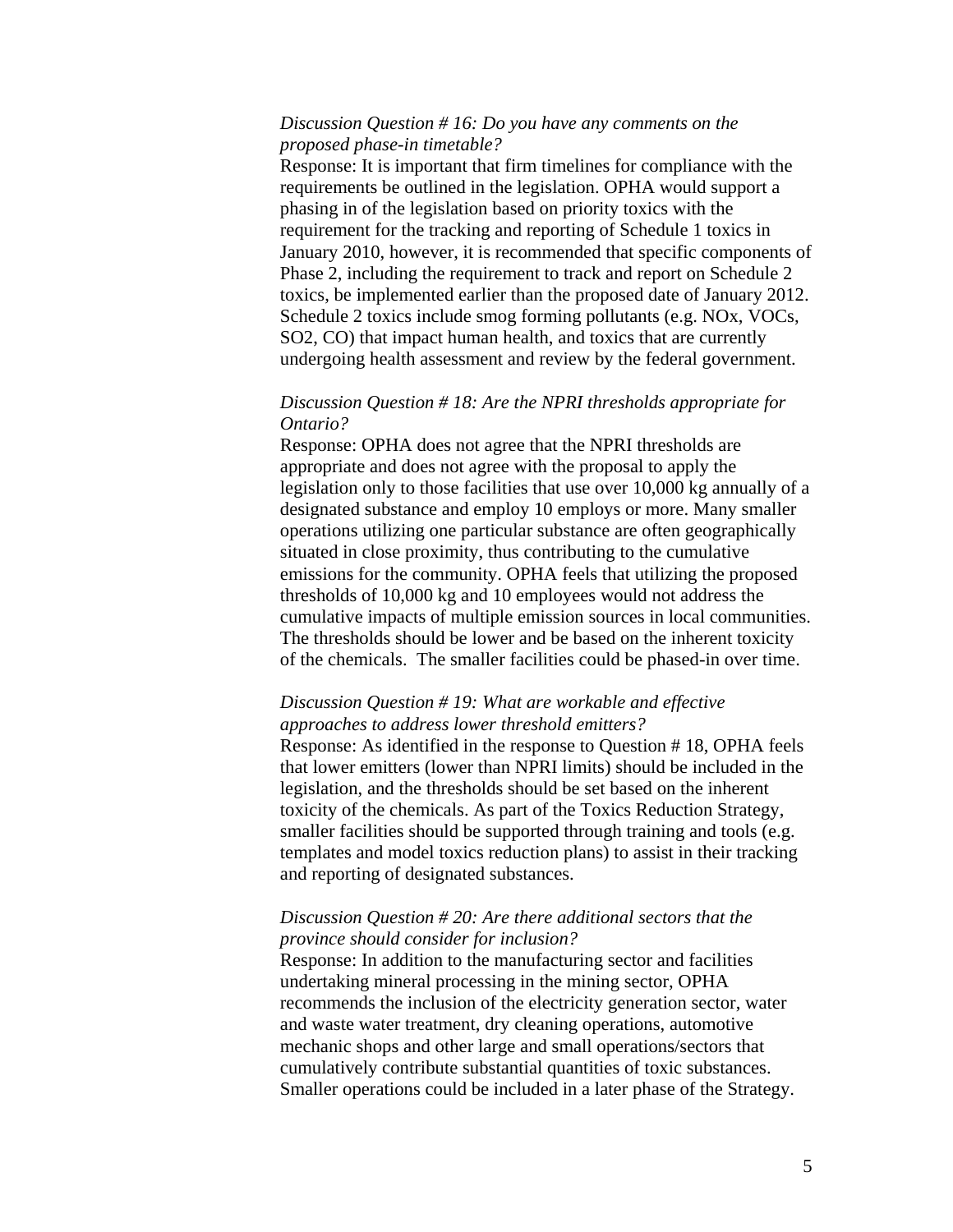*Discussion Question # 21: Do you support creating new authority for Ontario to ban or restrict toxics and consumer products containing toxics? Should this authority be limited to a designated list or be broad enough to include any toxic substance?* 

Response: OPHA supports legislation that would give the Ontario government the authority to ban or restrict products that are identified to have a potential to harm human health.

*Discussion Question # 22: Should the legislation include authority for the Province to take precautionary action when, with limited scientific evidence, it suspects that a toxic substance poses a serious risk of harm to human health or the environment?* 

Response: OPHA supports using the precautionary principle in the absence of scientific certainty. Many of the substances in use in Ontario are currently undergoing assessment by the Federal government. As the Discussion Paper points out, there is growing scientific and public concern regarding the presence of chemicals in our environment and the health implications of long-term exposure, most particularly the exposure during vulnerable life stages such as pregnancy and early childhood. Thus it is appropriate to take precaution when a particular substance is suspected of causing harm.

## *Discussion Question # 23: What are workable and effective ways to ensure the public has useful information on toxics and consumer products?*

Response: A comprehensive and widespread public education and awareness campaign, involving government and non-government partners is the most effective way of ensuring that the public has information on toxics and consumer products. In addition, mandatory labelling on consumer products would assist consumer in making healthy choices on consumer products.

*Discussion Question # 24: What should be the division of responsibilities between the government and other parties? Why?*  Response: The Ministry should assume responsibility for the Strategy components as outlined in the Discussion Paper. In order for the Ministry to track compliance with the requirements of the legislation and regulations, and to undertake enforcement measures it is vital that the Province address the Ministry's human resource capacity. Additional human resources will be required to ensure compliance with the legislation and regulations through education and enforcement.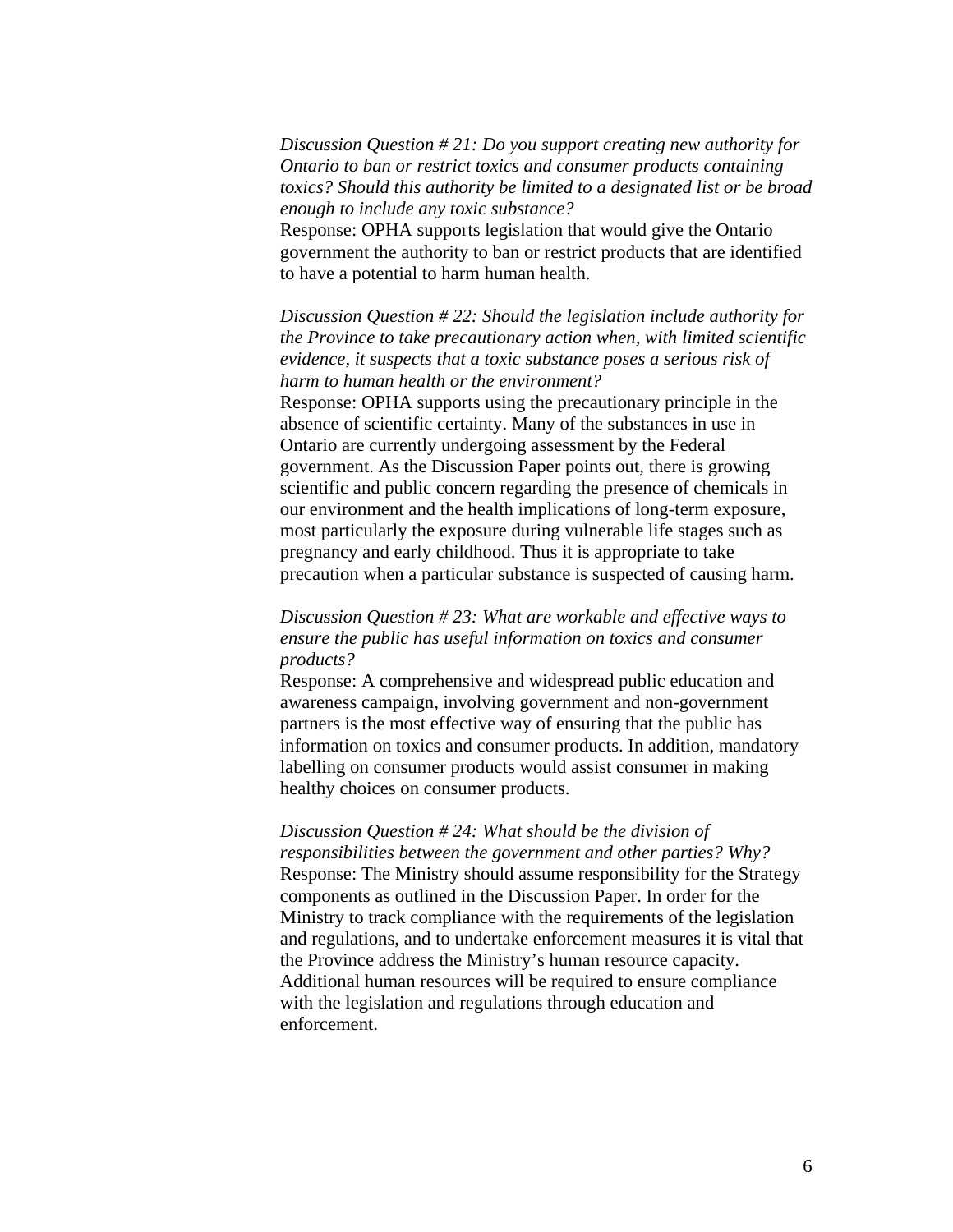There are various external parties that would be appropriate to partner with to deliver the broader components of the Strategy including building capacity, training and technical assistance, and education and outreach. In addition to the parties identified in the Discussion Paper, OPHA recommends that the Province also consult with the following organizations to select the appropriate parties to manage the broader components of the Strategy:

- Ontario Public Health Association
- Ministry of Health and Long Term Care
- Ministry of Health Promotion
- Local health units
- Health Canada
- Public Health Agency of Canada National Collaborating Centre on Environmental Health
- Canadian Cancer Society
- Canadian Partnership on Children's Health and the Environment
- Other health based non-government organizations
- Universities and other academic institutions

### *Discussion Question # 26: Do you have any comments on the proposal to establish a training and certification program for toxics reduction planners?*

Response: OPHA supports education and training that would assist facilities in tracking and reporting on toxics use and release, developing Toxic Reduction Plans, and identifying substitutions for toxics (green chemistry).

#### Building Capacity and Support

## *Discussion Question # 28: What are the key opportunities regarding the implementation of toxics reductions?*

Response: The number one opportunity in implementing toxics reduction is the benefits to human health and the environment by reducing exposures to harmful substances. The first step in reducing exposures to toxic substances is increased awareness of the risks, from the view point of the facility owner/operator who is responsible for all aspects of their operation, to the employee handling toxic substances, to the individual who has a right to know what substances they could potentially be exposed to in their community. Other opportunities included economic development by to investing in green chemistry and altering processes to use the least toxic, and often least costly method.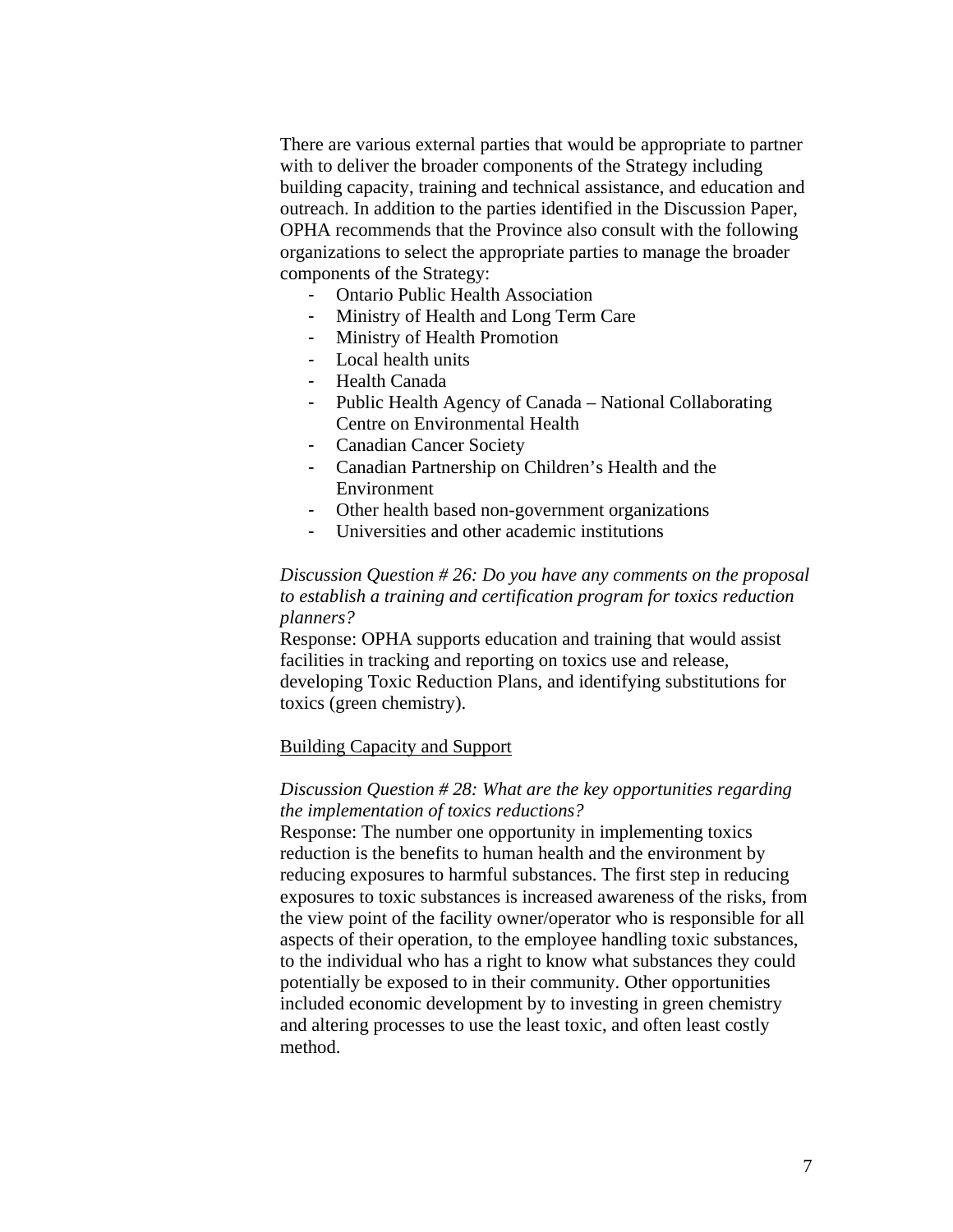### *Discussion Question # 29: What are the key barriers regarding the implementation of toxics reductions?*

Response: Given that Ontario is one of the top dischargers of toxics in North America, a comprehensive Toxics Reduction Strategy will target a substantial number of large, medium and smaller operations that use or release toxic substances. These operations may see real and perceived financial barriers to implementing the Strategy. To overcome this obstacle, it is vital that the Province provide assistance in complying with the legislation, funds to minimize additional costs of certification, incentives for green chemistry, education and awareness, and targets to demonstrate success in meeting the Strategy goals.

#### Informing Ontarians

### *Discussion Question # 40: What information would you like to know about toxics in your community?*

Response: Information about toxics in a particular community should include amount of substance being used and amount of substance released into the environment (air, water, land, and consumer products) by a particular facility, location of the facility, inherent toxicity of the substance, any exceedances of standards and guidelines, information on actions being taken to reduce use and release of toxics (e.g. substitution, pollution prevention), and information on reducing individual and community exposure to toxics.

#### *Discussion Question # 42: What organizations could the Ministry work with to help inform Ontarians?*

Response: OPHA recommends that the Province work with the following agencies to help inform Ontarians about the Toxics Reduction Strategy, including the health benefits of reducing exposures to toxics through a reduction in the use and release of these substances:

- Ontario Public Health Association
- Ministry of Health and Long Term Care
- Ministry of Health Promotion
- Local health units
- Health Canada
- Public Health Agency of Canada National Collaborating Centre on Environmental Health
- Canadian Cancer Society
- Canadian Partnership on Children's Health and the Environment
- Other health based non-government organizations
- Universities and other academic institutions